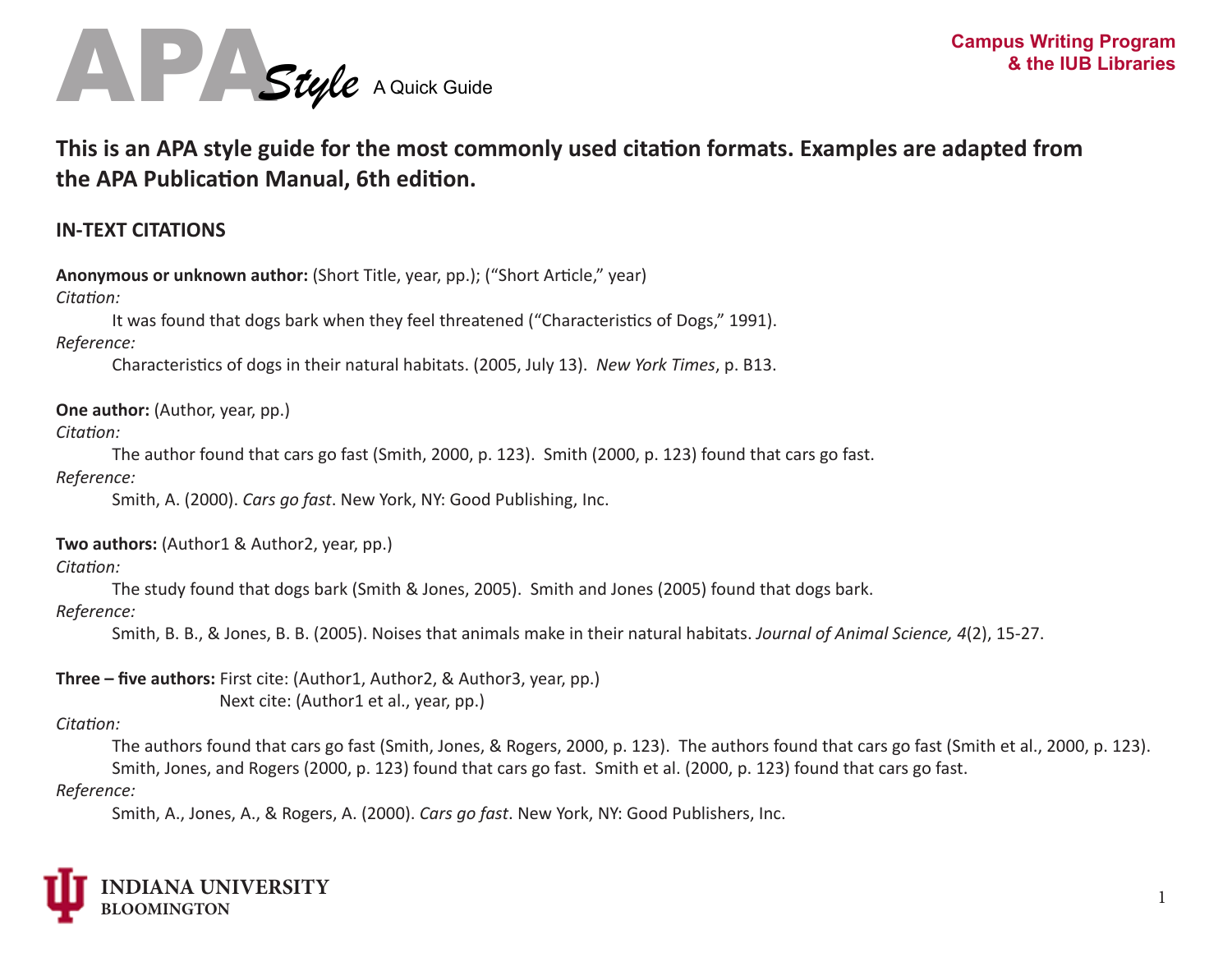

## **IN-TEXT CITATIONS**

Six+ authors: (Author1 et al., year, pp.)

Note: For six or more authors, use et al. the first time and give the full citation in references.

#### *Citation:*

The study found that cars go fast (Smith et al., 2005). Smith et al. (2005) found that cars go fast.

### *Reference:*

Smith, A. A., Jones, A. A., Rogers, A. A., Clark, A. A., Malone, A. A., & Garrett, A. A. (2005). Noises that animals make in their natural habitats. *Journal of Animal Science, 4*(2), 15-27.

**Several studies by different authors:** (Author1, year; Author2, year; Author3, year)

*Citation:* 

Several studies (Clark, 2000; Jones, 2003; Rogers, 2007; Smith, 2005) have shown that dogs bark.

## **Several sources by the same author:** (Author, year1, year2, year3)

Note: If an author has published more than one article/book in the same year, use letters to differentiate each study (e.g., 2005a, 2005b). In citations, list the years in chronological order.

*Citation:* 

Several studies by Smith (2000, 2005a,b) have shown that dogs bark. Several studies have shown that dogs bark (Smith, 2000, 2005a,b). *Reference:* 

Smith, B. B. (2000). Studies about dogs. *Journal of Animal Science, 6*(1), 10-21.

Smith, B. B. (2005a). Noises that animals make. *Journal of Animal Science, 4*(2), 15-27.

Smith, B. B. (2005b). Animals in their natural habitats. *Journal of Animal Science, 2*(2), 38-52.

## **Quotation:** (Author, year, pp.)

Note: In the absence of page numbers, add the paragraph symbol or the abbreviation para. and the paragraph number to the citation (e.g., Smith, 2005, ¶ 17).

*Citation:* 

It has been shown that "dogs will bark more frequently in their natural habitats" (Smith, 2000, p. 327). As Smith (2005) notes, "dogs will bark if they feel threatened" (para. 7).

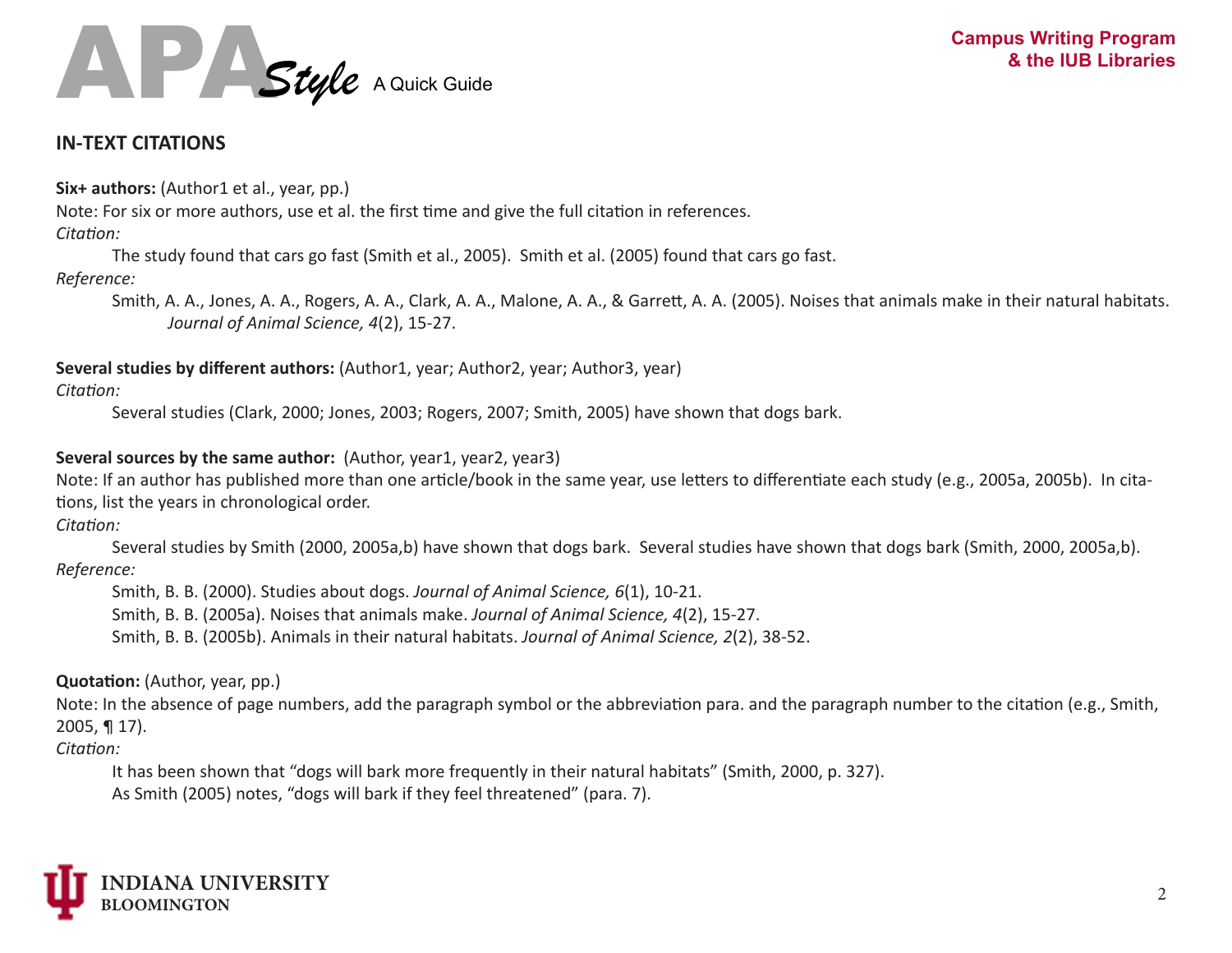

## **PERIODICALS - Items published on a regular basis (journals, magazines, newspapers)**

Note: A digital object identifier (DOI) is a character string used to uniquely identify an electronic document or other object. Metadata about the object is stored in association with the DOI name and this metadata may include a location, such as a URL, where the object can be found. The DOI for a document is permanent, whereas its location and other metadata may change.

#### *Journal article with DOI*

LastName, A. A., LastName, B. B., & LastName, C. C. (year). Title of article. *Title of Periodical, volume#*(issue#), pp-pp. doi:xx.xxxxxxxxxx *Journal article without DOI*

LastName, A. A., LastName, B. B., & LastName, C. C. (year). Title of article. *Title of Periodical, volume#*(issue#), pp-pp. Retrieved from http://www.xxxxxxxxxx

#### *Magazine article retrieved online*

LastName, A. A. (year, Month). Title of article. *Title of Periodical, volume#*(issue#), pp-pp. Retrieved from http://www.xxxxxxxxxx

#### *Newspaper article retrieved online*

LastName, A. A. (year, Month day). Title of article. *Title of Periodical*, pp-pp. Retrieved from http://www.xxxxxxxxxx *Note: Give the URL of the home page when the online version of the article is available by search to avoid nonworking URLs.*

#### **EXAMPLES**

#### **1. Journal article with DOI**

Smith, A. B., & Jones, C. D. (2005). Volunteer support of terminally ill patients. *Health Psychology, 24*(2), 225-229. doi:10.1122/333444555666777

#### **2. Journal article without DOI**

Smith, A. A. (2008). The geographic expansion of Mexican immigration in the United States. *Journal of Immigration Law, 8*(2), 47-63.

#### **3. Magazine article**

Smith, A. (2008, May). Enhancing worker well-being. *The Economist, 39*(5), 26-29.

#### **4. Newspaper article**

Smith, A. (2001, October 15). Obesity affects economic, social status. *The Wall Street Journal*, pp. A1, A4.

#### **5. Online newspaper article**

Smith, A. (2005, February 5). Fed official suggests early end to stimulus effort. *The New York Times*. Retrieved from http://nytimes.com

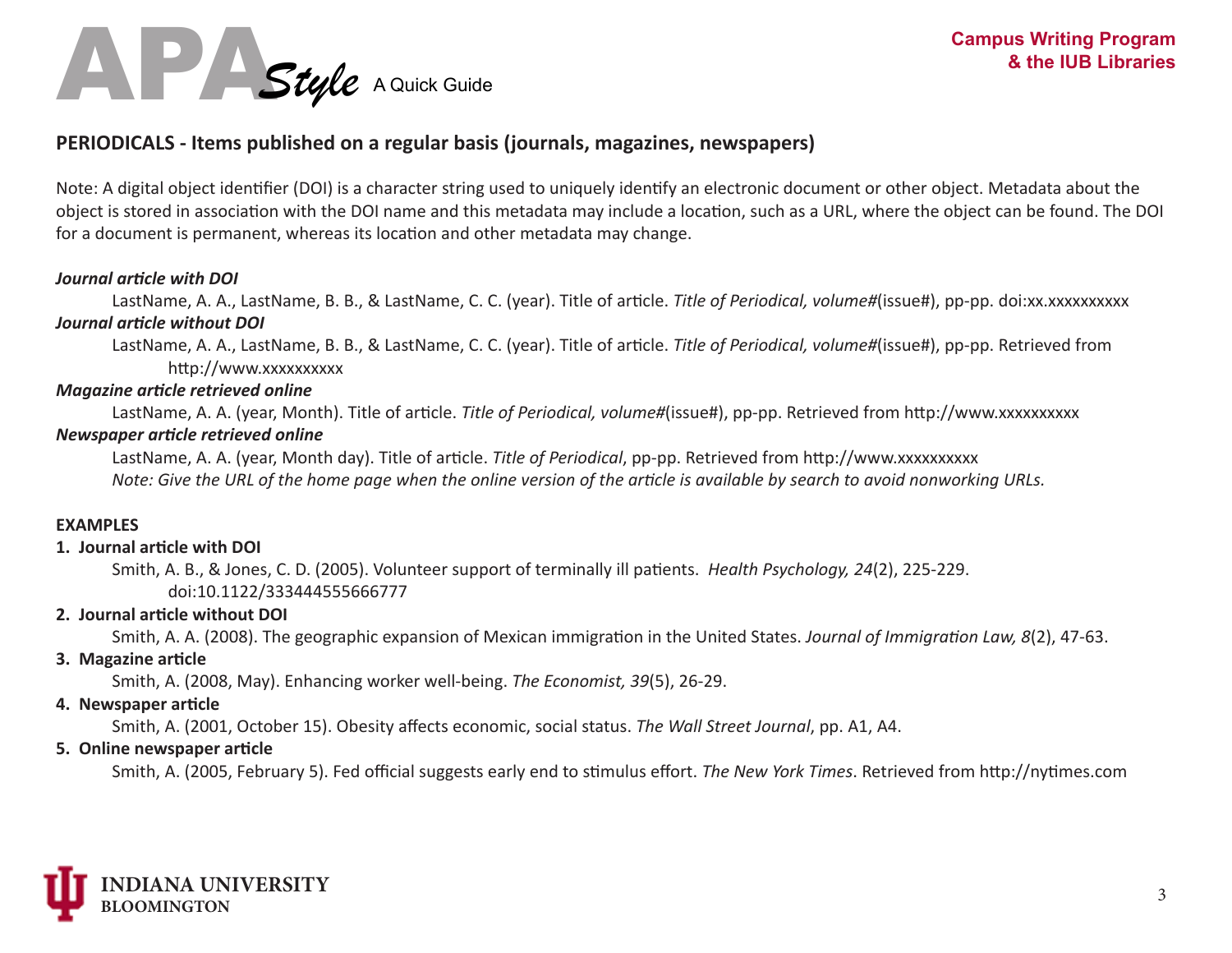

## **BOOKS, REFERENCE BOOKS, AND BOOK CHAPTERS**

#### *Entire book*

Author, A. A. (year). *Title of work*. Location: Publisher. Author, A. A. (year). *Title of work*. Retrieved from http://www.xxxxxxxxxx Author, A. A. (year). *Title of work*. doi:xxxxxxxxxx Editor, A. A. (ed.). (year). *Title of work*. Location: Publisher.

#### *Chapter in book or entry in reference book*

- Author, A. A., & Author, B. B. (year). Title or chapter of entry. In A. Editor, B. Editor, & C. Editor (Eds.), *Title of book* (pp. xxx-xxx). Location: Publisher.
- Author, A. A., & Author, B. B. (year). Title of chapter or entry. In A. Editor & B. Editor (Eds.), *Title of book* (pp. xxx-xxx). Retrieved from http://www.xxxxxxxx.xxx
- Author, A. A., & Author, B. B. (year). Title of chapter or entry. In A. Editor, B. Editor, & C. Editor (Eds.), *Title of book* (pp. xxx-xxx). doi:xxxxxxxxxx

#### **EXAMPLES**

#### **1. Entire book, print version**

Smith, A. A. (1975). *The logic behind mathematics*. Chicago, IL: Red Brick Publishers.

#### **2. Electronic version of print book**

Smith, A. A. (1975). *The logic behind mathematics* [Adobe Digital Editions version]. doi:10.1122/333444555666777

#### **3. Electronic-only book**

Jones, B. B. (1998). *Perspectives on the freshman year of college*. Retrieved from http://www.onlinebooks.com/html/asp

#### **4. Several volumes in a multivolume work**

Smith, A. (ed.). (1960-1973). *Psychology: A study of science* [Vols. 1-6]. New York, NY: Good Publishers, Inc.

#### **5. Book chapter, print version**

Jones, B. B. (2001). Philosophy in the realm of other sciences. In B. Jones & C. Rogers (Eds.), *Social sciences and their impact on higher education* (pp. 87-115). New York, NY: Golden Books Publishing.

#### **6. Reference book**

Smith, A. (Ed.). (2001). *Dictionary of applied sciences*. San Francisco, CA: American Science Organization.

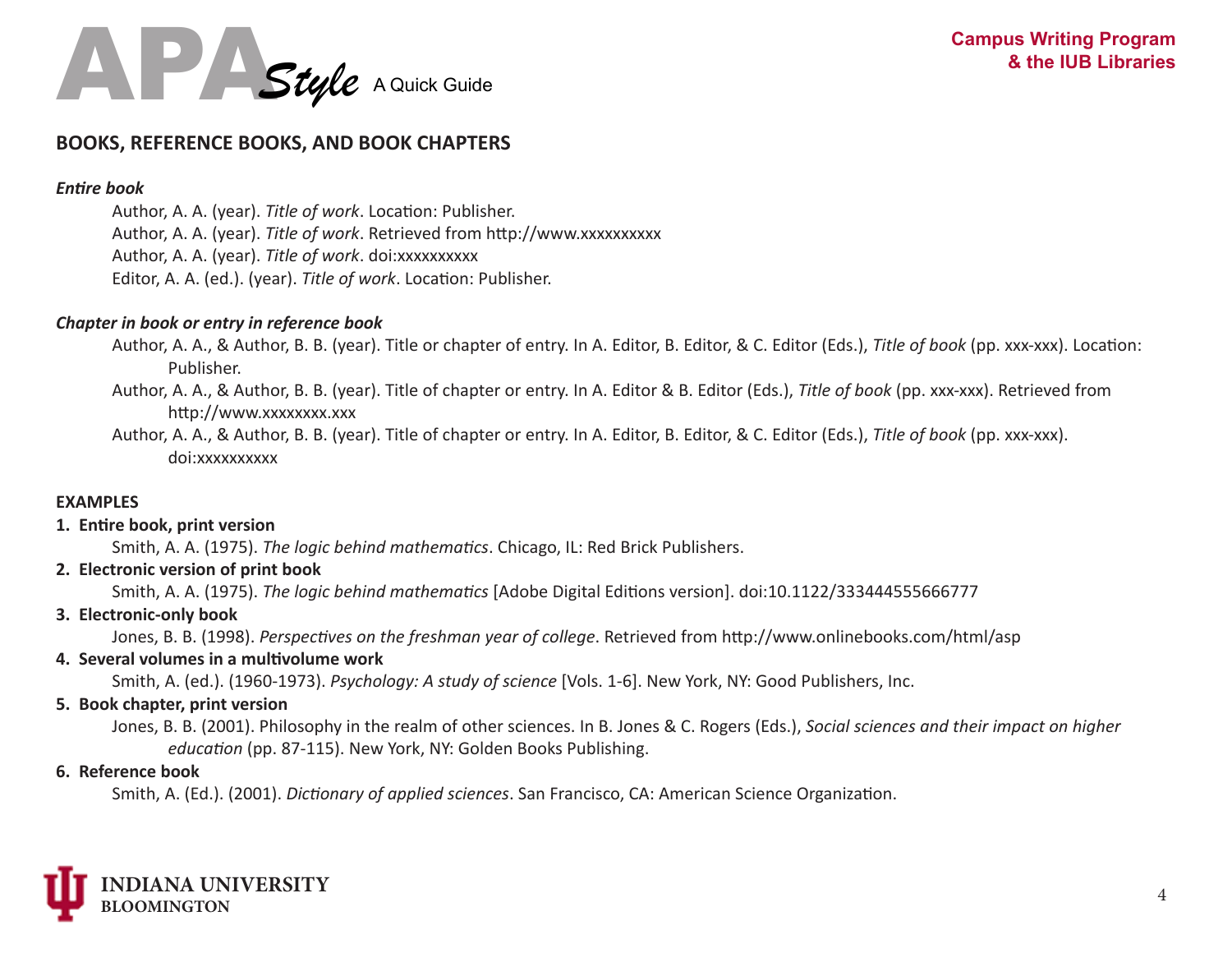

## **AUDIOVISUAL MEDIA & SOCIAL MEDIA - motion pictures, audio or television broadcasts (including podcasts), static objects (maps, artwork, photos), blog posts, Twitter, Facebook**

#### *Motion picture*

Prodcuer, A. A. (Producer), & Director, B. B. (Director). (year). *Title of motion picture* [Motion picture]. Country of Origin: Studio.

#### *Non-fiction video*

Producer, A. A. (Producer), (year). *Video title* [DVD/VHS]. Available from http://www.xxxxxxxxxx

#### *Music recording*

Writer, A. (Copyright year). Title of song [Recorded by B. B. Artist if different from writer]. On *Title of album* [Medium of recording: CD, record, cassette, etc.] Location: Label. (Date of recording if different from song copyright date)

#### *Artwork/Photos*

Artist, A. (Role of artist). (year). *Title* [Medium: painting, image, etc.] Location: Repository.

Artist, A. (Role of artist). (year). *Title* [Medium: painting, image, etc.] Location: Repository. Retrieved from http://www.xxxxxxxxxx

#### *Podcast*

Producer, A. (Producer). (year, Month day). *Title* [Audio podcast]. Retrieved from http://www.xxxxxxxxxx

#### *Blog post*

Author, A. A. (year, Month day). Title of post [Description of form]. Retrieved from http://www.xxxxxxxxxx

*Note: If the author's full name is available, list the last name first followed by initials. If only a screen name is available, use the screen name.*

#### *Twitter*

Twitter handle (Author). (year, Month Day of tweet). Full text of tweet [Twitter post]. Retrieved from http://www.xxxxxxxxxx.

#### *Facebook*

Username or Group Name. [ca. year / n.d.]. In *Facebook* [Page type]. Retrieved Month Day, Year, from

http://www.facebook.com/xxxxxxxxxx

*Note: When the date can be reasonably certain but isn't stated on the document, use ca. and a bracketed date. When the date is unknown, use n.d. for "no date."*